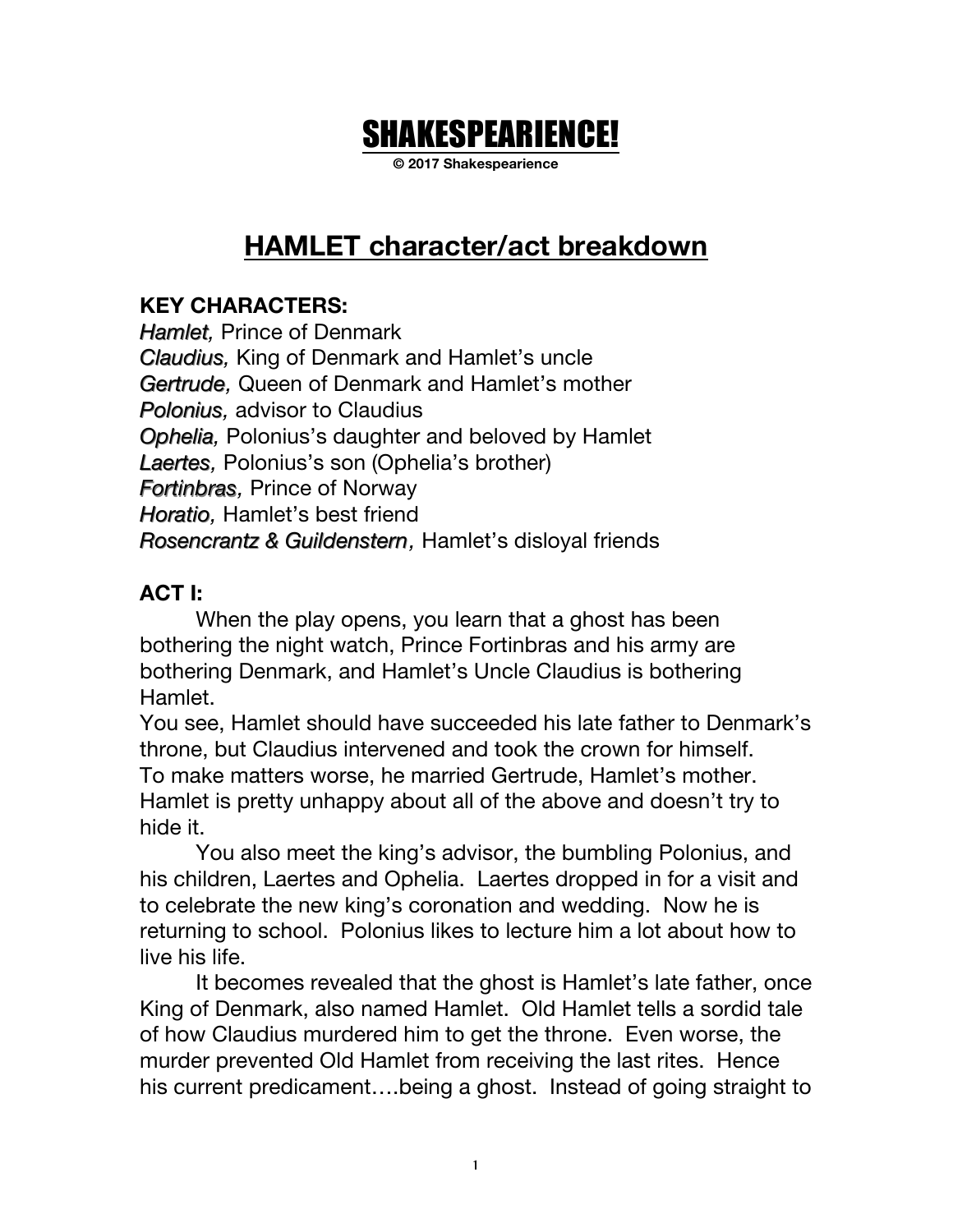heaven, he must remain in purgatory, haunting the Earth by n night and suffering fiery privations by day.

This ghost would like some revenge.

Young Hamlet vows to get even with his uncle. Already his active mind starts it's work….he isn't exactly sure what he'll do, but his plan is to pretend to be crazy.

Not much of a plan. But, it distracts his enemies and gives him time to think and plot the revenge of his father's death.

#### **ACT II:**

Polonius is always meddling in the affairs of others. He (for example) sends a spy to check out how his son is behaving. When suddenly his daughter interrupts him, reporting that Hamlet is behaving in a very peculiar manner….that he had burst into her chamber, grabbed her, and stared at her without saying anything. This isn't what princes are supposed to do, so Polonius runs off to report this news to the king, Claudius.

Meanwhile, Claudius has sent for two of Hamlet's school friends, Rosencrantz and Guildenstern. He wants them to speak with Hamlet and try to get to the bottom of his apparent madness. Polonius is sure that it is unrequited love for Ophelia, or unreturned love. That would certainly explain Hamlet's strange behavior in her chamber.

So, Polonius suggests a plan: that they hide while he accosts Hamlet to sound him out. Hamlet continues to "act up", but even Polonius figures out that there may be more to Hamlet's supposed madness than meets the eye.

Then a troupe of actors arrive. Hamlet welcomes the actors and invites them to perform a play, "The Murder of Gonzago", for the court, but with some small modifications that he will provide….which are of course to make the murder of Gonzago very similar to the murder by his uncle of his father, therefore shaking up Claudius.

#### **ACT III:**

Hamlet is really troubled….acting as if he's crazy, feeling quite the opposite, then feeling a little crazy. He wonders if it would have been better had he not been born. Thus the "To be or not to be" speech.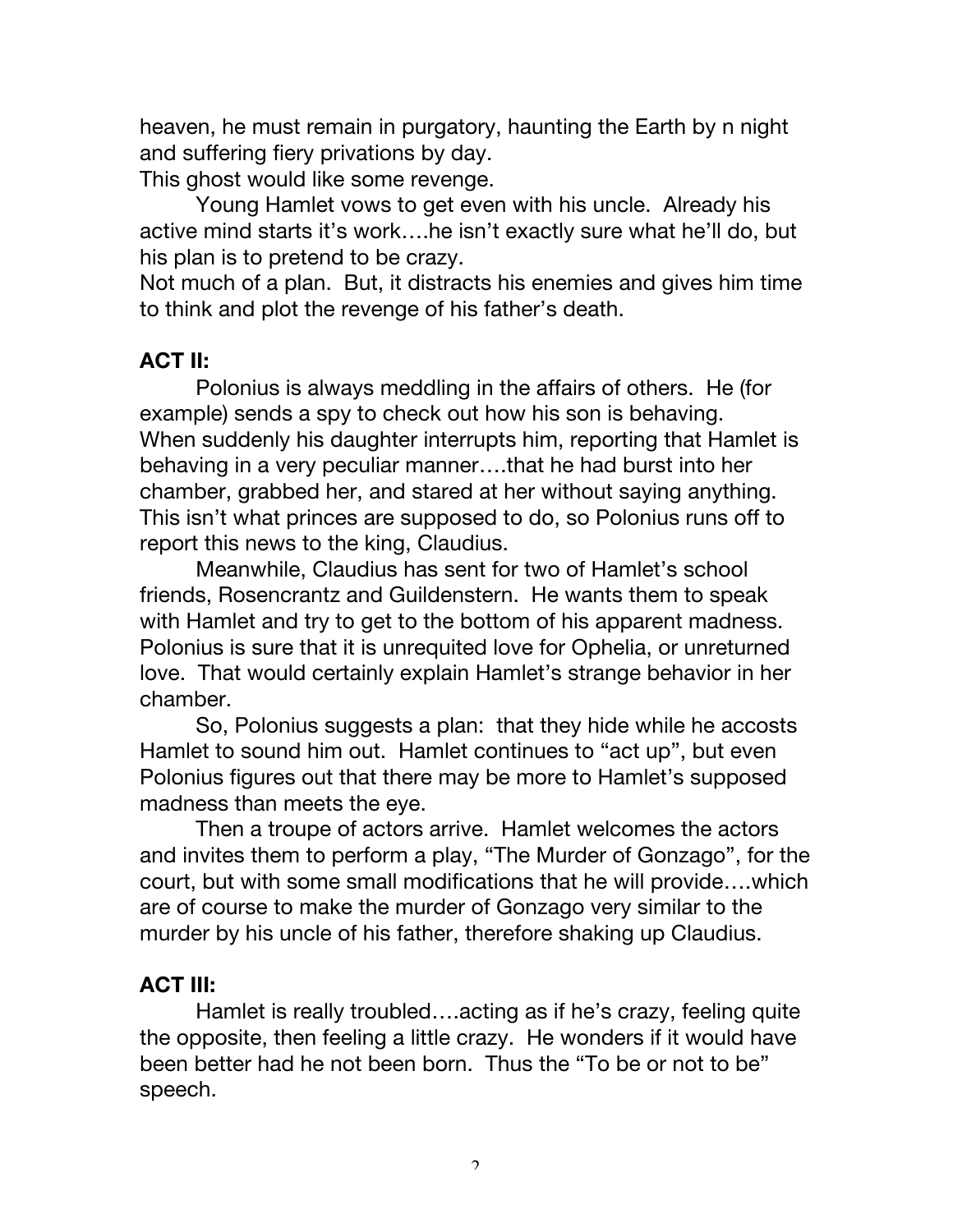In public, hamlet continues to be crazy. He insults Ophelia, which seems to argue against Polonius's ideas. Hamlet's grand plan, however, is the play. He asks his friend Horatio to pay particular attention to the king. And it all works….the play strikes home with Claudius. Guilt-ridden, he runs from the room crying for light.

Now Hamlet has the proof he needs….or does he? Well, he thinks he does. But he sees Claudius praying, but he doesn't strike because he wants Claudius's soul to suffer as his father's has.

Next, he reveals his father's murder to his mother, but in an overeager manner. Polonius (hiding behind a curtain to spy), cries for help. Hamlet stabs him through the curtain, finally taking definite action and thinking the man he is killing to be the king. Gertrude is horrified and confused. The ghost appears, but only to Hamlet. The ghost chides Hamlet for his lack of action, yet seems to disapprove of Hamlet's treatment of his mother.

Gertrude reports Hamlet's action to the king: the murder of Polonius and his bizarre behavior.

Claudius ships Hamlet off to England; perhaps a sea voyage will do him some good. Rosencrantz and Guildenstern accompany him.

### **ACT IV:**

Grief for her father's death and for Hamlet's madness has taken a toll on Ophelia's mind. Her brother Laertes returns. He received the new of his father's death and now wants to kill Hamlet in revenge. His grief doubles when he sees his sister's madness.

News comes that Hamlet has returned form England. Claudius is surprised and disturbed, but he doesn't explain why.

Claudius and Laertes prepare for Hamlet's return by plotting against his life. In the midst of all of this, Gertrude brings more bad news: Ophelia, in her madness, has drowned herself.

### **ACT V:**

Hamlet meets with Horatio and explains what had happened on the way to and back from England:

On board the ship, he leaned that Rosencrantz and Guildenstern carried a letter to the King of England, asking him to kill Hamlet. Hamlet then altered the letter to have the king kill Rosencrantz and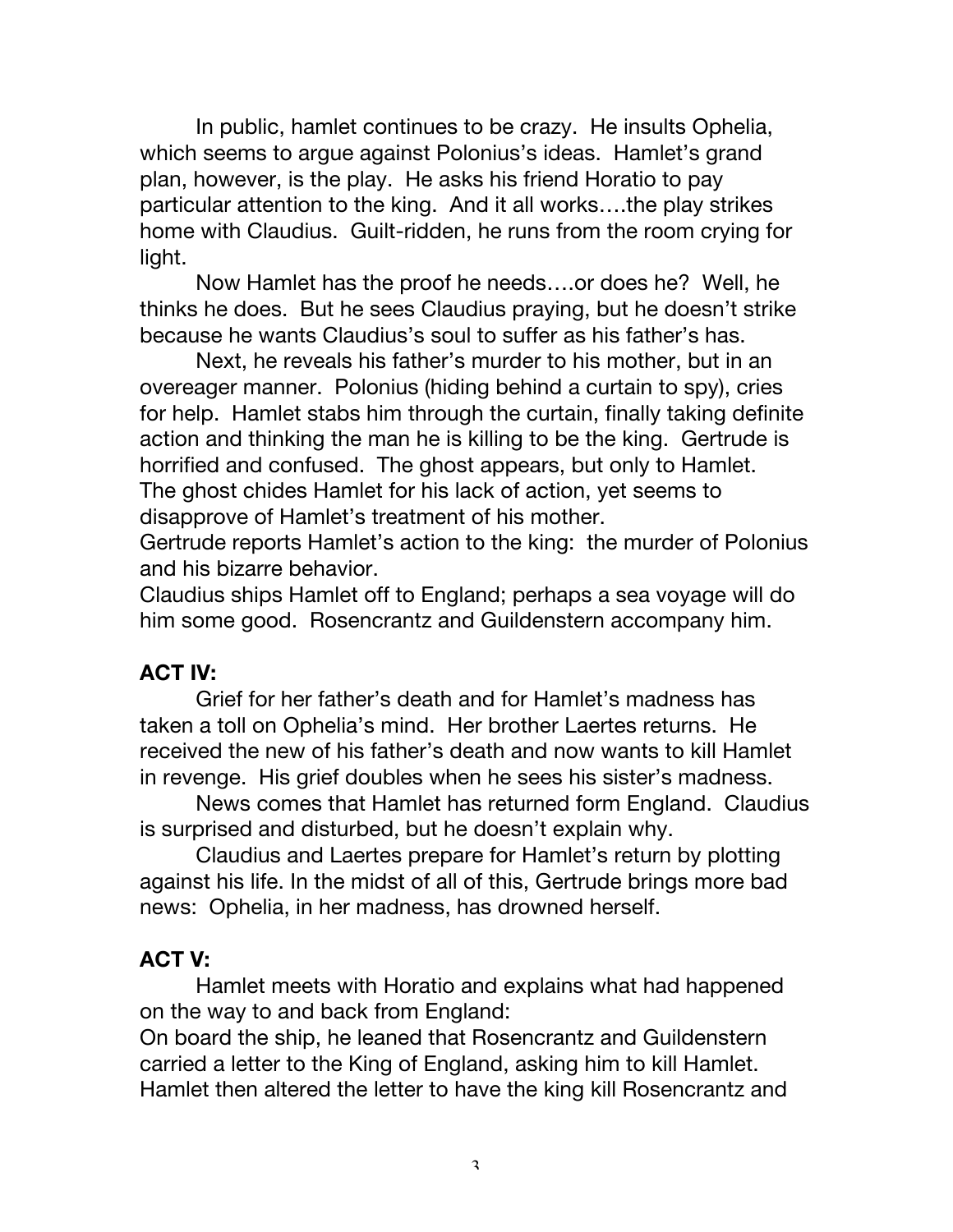Guildenstern instead. Hamlet escaped and made his way back to Denmark.

Hamlet and Horatio are interrupted by Ophelia's burial.

Hamlet and Laertes have a mourning contest, vying to see who loved her and misses her more.

Laertes challenges Hamlet to a duel.

Horatio cautions Hamlet that Laertes is a very skilled fencer, but Hamlet is confident. Plus, Hamlet has come to terms with life, the universe, and everything.

#### \*\*\*\*Hamlet's tragic lesson:

Life is what happens when you're busy making plans. He spent the entire play making plans, and it didn't do him any good. Now is the time to stop planning and just get on with life. Or death. Whatever.

What Hamlet doesn't know is that Laertes plans on cheating. The fencing match is to be a sporting match with bated (dull) blades. Laertes, though, secretly substitutes a sharp blade. Just to be safe, he poisons the tip of his blade. To be extra, extra sure, Claudius has his own poison for Hamlet.

Laertes's plans go awry when he is unable to score any touch on Hamlet….in fencing, a touch or hit is considered a score and stabbing is not done. Finally, in desperation, he attacks Hamlet during a break. Laertes cuts Hamlet with the poisoned sword. In the fight, Hamlet forces Laertes to swap swords in the spirit of competition, and thinking the blade to be illegally sharpened.

Hamlet attacks Laertes.

Claudius has poisoned Hamlet's drink, but Gertrude accidentally drinks it instead. Gertrude dies from the poison, identifying the drink as the source. Laertes falls dieing due to the poisoned blade. As he dies, he accuses the king. Now that Hamlet knows that the blade is poisoned, he stabs the king with it and, just to be sure, forces Claudius to drink the poisoned drink too.

The poison slowly works it's way through Hamlet's system and he dies in Horatio's arms.

The English ambassadors arrive to report that Denmark's wishes have been fulfilled and that Rosencrantz and Guildenstern are dead. Fortinbras also shows up, returning from Poland. The